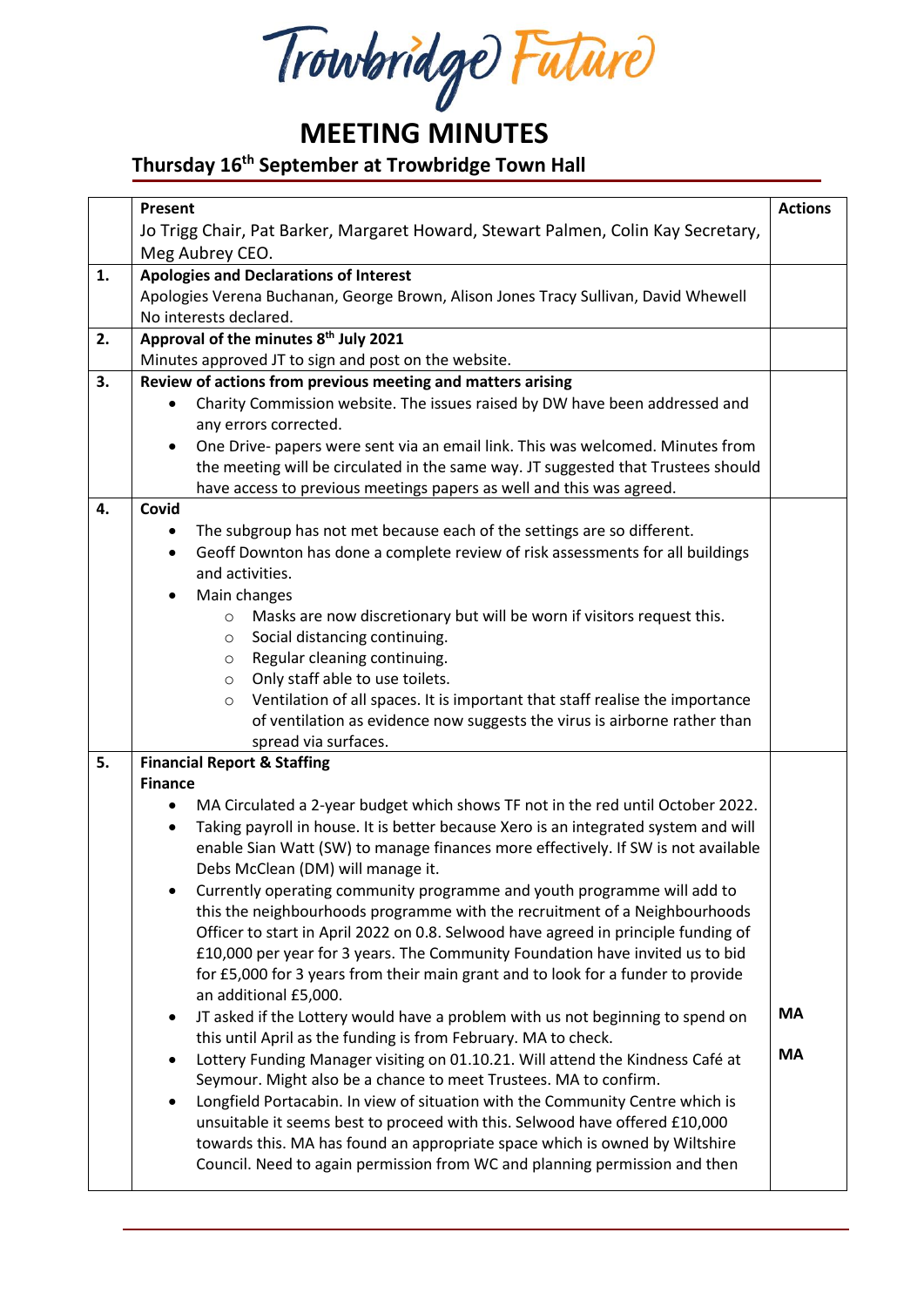Trowbridge Future

**MEETING MINUTES**

## **Thursday 16th September at Trowbridge Town Hall**

|    | make a bid to the Area Board. The planning department is understaffed and<br>struggling. JT to explore with them best way forward and timescales.<br>ESOL sessions at the Town Hall. Gemma Novis has set this up and have asked TF<br>whether they would like to coordinate it. there is funding for 1 day a week. There<br>was a discussion about whether this would be a strain on TFs capacity and<br>whether it was a distraction from priorities. It was agreed MA should explore the<br>situation and report tom the next meeting. | JT |  |  |
|----|------------------------------------------------------------------------------------------------------------------------------------------------------------------------------------------------------------------------------------------------------------------------------------------------------------------------------------------------------------------------------------------------------------------------------------------------------------------------------------------------------------------------------------------|----|--|--|
|    | <b>Fundraising</b>                                                                                                                                                                                                                                                                                                                                                                                                                                                                                                                       |    |  |  |
|    |                                                                                                                                                                                                                                                                                                                                                                                                                                                                                                                                          |    |  |  |
|    | Pamela Walden Woods (PWW) of Community Team has offered to do some<br>fundraising.                                                                                                                                                                                                                                                                                                                                                                                                                                                       |    |  |  |
|    | CK application to the Tudor Trust rejected. Garfield Weston Application in but                                                                                                                                                                                                                                                                                                                                                                                                                                                           |    |  |  |
|    | takes 4 months. Henry Smith next.                                                                                                                                                                                                                                                                                                                                                                                                                                                                                                        |    |  |  |
|    | MA waiting for the result of her application to cover the shortfall.<br>$\bullet$                                                                                                                                                                                                                                                                                                                                                                                                                                                        |    |  |  |
|    | MA felt that there were lots of funding opportunities coming up, but TF needed<br>$\bullet$<br>to focus on unrestricted funds to cover core costs.                                                                                                                                                                                                                                                                                                                                                                                       |    |  |  |
|    | Website                                                                                                                                                                                                                                                                                                                                                                                                                                                                                                                                  |    |  |  |
|    | DW in discussion with ZM about redesigning this.                                                                                                                                                                                                                                                                                                                                                                                                                                                                                         |    |  |  |
|    | <b>Staffing</b>                                                                                                                                                                                                                                                                                                                                                                                                                                                                                                                          |    |  |  |
|    | SW had made an enormous difference.<br>$\bullet$                                                                                                                                                                                                                                                                                                                                                                                                                                                                                         |    |  |  |
|    | PWW working well at the Hub.<br>٠                                                                                                                                                                                                                                                                                                                                                                                                                                                                                                        |    |  |  |
|    | Youth Staffing- sessional workers remain an issue. new appointments including a<br>٠                                                                                                                                                                                                                                                                                                                                                                                                                                                     |    |  |  |
|    | parent, but their mother is now ill. The secondment from Selwood via the Kick                                                                                                                                                                                                                                                                                                                                                                                                                                                            |    |  |  |
|    | Start programme is isolated awaiting the result s of a PCR test. An experienced                                                                                                                                                                                                                                                                                                                                                                                                                                                          |    |  |  |
|    | youth worker has resigned. There are 2 potential new recruits, but they wish to                                                                                                                                                                                                                                                                                                                                                                                                                                                          |    |  |  |
|    | settle into their new jobs first. So any support from Trustees in the next few                                                                                                                                                                                                                                                                                                                                                                                                                                                           |    |  |  |
|    | weeks would be useful. DM wants to change the deployment to move to a                                                                                                                                                                                                                                                                                                                                                                                                                                                                    |    |  |  |
|    | carousel, so youth workers work at different locations. This would be good for                                                                                                                                                                                                                                                                                                                                                                                                                                                           |    |  |  |
| 6. | them and for young people. This was welcomed by the Trustees.                                                                                                                                                                                                                                                                                                                                                                                                                                                                            |    |  |  |
|    | <b>Youth Report</b>                                                                                                                                                                                                                                                                                                                                                                                                                                                                                                                      |    |  |  |
|    | DM has produced an annual youth report will be asked to produce a bimonthly one<br>Kindness Card has been a great success.                                                                                                                                                                                                                                                                                                                                                                                                               |    |  |  |
|    | Issues with Longfield because of the nature of the hall. Currently doing detached                                                                                                                                                                                                                                                                                                                                                                                                                                                        |    |  |  |
|    | work with the same young people. Important for young people to know there are                                                                                                                                                                                                                                                                                                                                                                                                                                                            |    |  |  |
|    | consequences to poor behaviour.                                                                                                                                                                                                                                                                                                                                                                                                                                                                                                          |    |  |  |
|    | GB worked with DM to develop group mentoring. John of Gaunt interested in                                                                                                                                                                                                                                                                                                                                                                                                                                                                |    |  |  |
|    | more mentoring. In discussion with Help Counselling about a possible joint bid.                                                                                                                                                                                                                                                                                                                                                                                                                                                          |    |  |  |
| 7. | <b>Report on Community Hub (Report circulated)</b><br>ZM to be asked to do an annual report.                                                                                                                                                                                                                                                                                                                                                                                                                                             |    |  |  |
|    |                                                                                                                                                                                                                                                                                                                                                                                                                                                                                                                                          |    |  |  |
|    | No questions                                                                                                                                                                                                                                                                                                                                                                                                                                                                                                                             |    |  |  |
|    | A massive amount being achieved.                                                                                                                                                                                                                                                                                                                                                                                                                                                                                                         |    |  |  |
| 8. | <b>Policy Review MA</b>                                                                                                                                                                                                                                                                                                                                                                                                                                                                                                                  |    |  |  |
|    | MA circulated revised policy register.                                                                                                                                                                                                                                                                                                                                                                                                                                                                                                   |    |  |  |
|    | GB will pick up safeguarding.                                                                                                                                                                                                                                                                                                                                                                                                                                                                                                            |    |  |  |